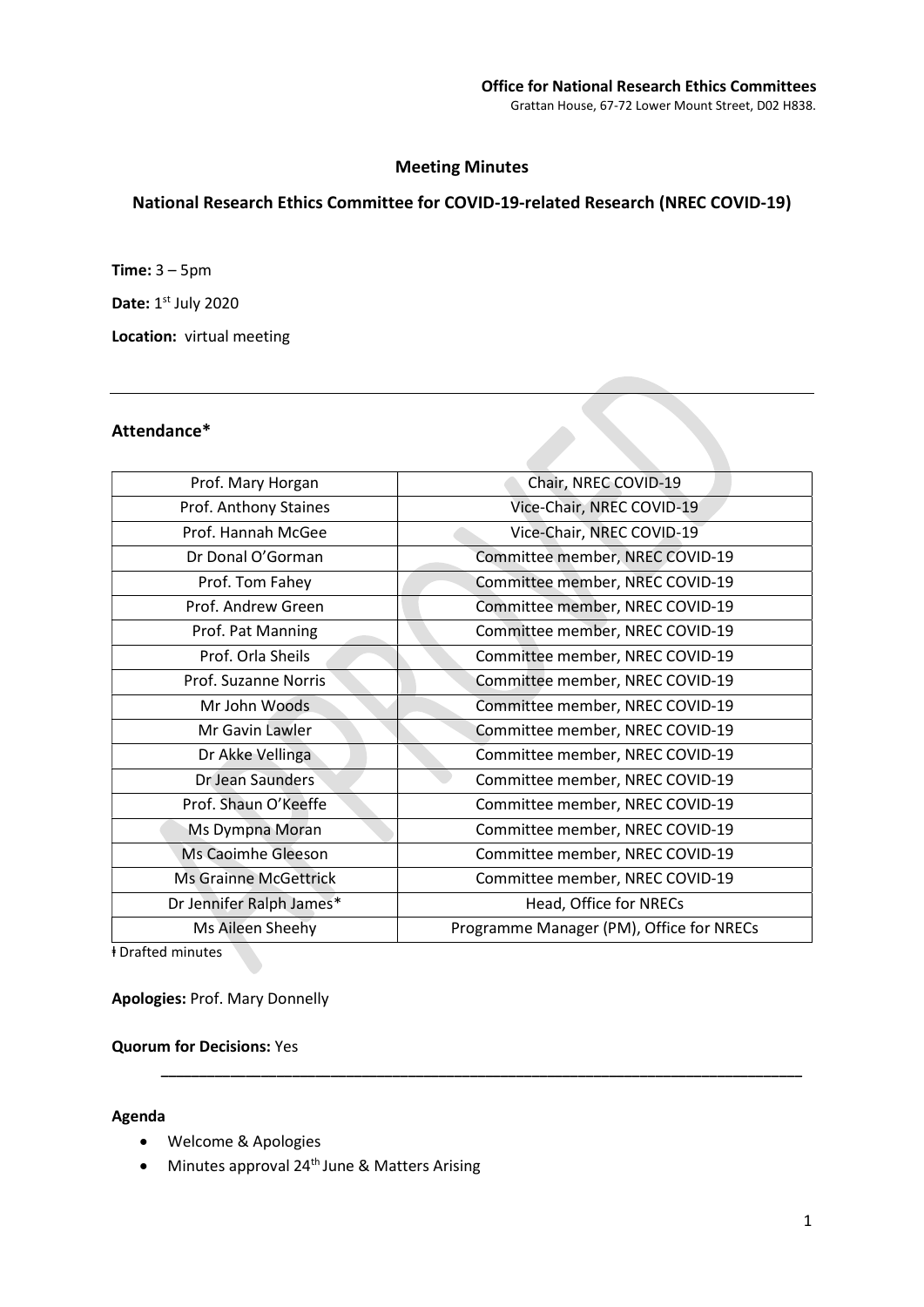- Declarations of Interest
- Application 20-NREC-C0V-072
- Application 20-NREC-C0V-074
- Application 20-NREC-C0V-076
- Application 20-NREC-C0V-077
- Application 20-NREC-C0V-071
- Application 20-NREC-C0V-073
- Application 20-NREC-C0V-051-amend
- AOB
- The Chair opened the meeting and welcomed the committee.
- $\bullet$  The minutes from meeting on 24<sup>th</sup> June were approved.
- Matters arising from the 24th June meeting as follows:
	- (1) The Head of Office for NRECs provided a running count of applications considered by NREC COVID-19 to date.

\_\_\_\_\_\_\_\_\_\_\_\_\_\_\_\_\_\_\_\_\_\_\_\_\_\_\_\_\_\_\_\_\_\_\_\_\_\_\_\_\_\_\_\_\_\_\_\_\_\_\_\_\_\_\_\_\_\_\_\_\_\_\_\_\_\_\_\_\_\_\_\_\_\_\_\_\_\_\_\_\_\_

- (2) The Head of Office for NRECs confirmed the three additional meeting dates to comprise a short extension until August of the committee's tenure on approval from the Department of Health.
- Declarations of Interest: none

# Applications

| <b>Application Number</b>     | 20-NREC-COV-072                                                                                                                                                                                                                                                                     |
|-------------------------------|-------------------------------------------------------------------------------------------------------------------------------------------------------------------------------------------------------------------------------------------------------------------------------------|
| <b>Applicant</b>              | <b>Prof. Alistair Nichol</b>                                                                                                                                                                                                                                                        |
| <b>Study Title</b>            | Post-Intensive Care Nutrition Status in Patients with COVID-19                                                                                                                                                                                                                      |
| <b>Institution</b>            | St Vincent's University Hospital                                                                                                                                                                                                                                                    |
| <b>NREC COVID-19 Comments</b> | The committee noted that this application represents a                                                                                                                                                                                                                              |
|                               | straightforward study with data to be collected in the course of                                                                                                                                                                                                                    |
|                               | routine clinical care                                                                                                                                                                                                                                                               |
| <b>NREC COVID-19 Decision</b> | Provisional approval                                                                                                                                                                                                                                                                |
| <b>Associated Conditions</b>  | 1. Noting the applicant states that 'indemnity is not required'<br>(section 11.2.), the committee maintains that all studies require<br>indemnity be in place (for example by way of institutional<br>indemnity or the Clinical Indemnity Scheme) and requests<br>evidence of same. |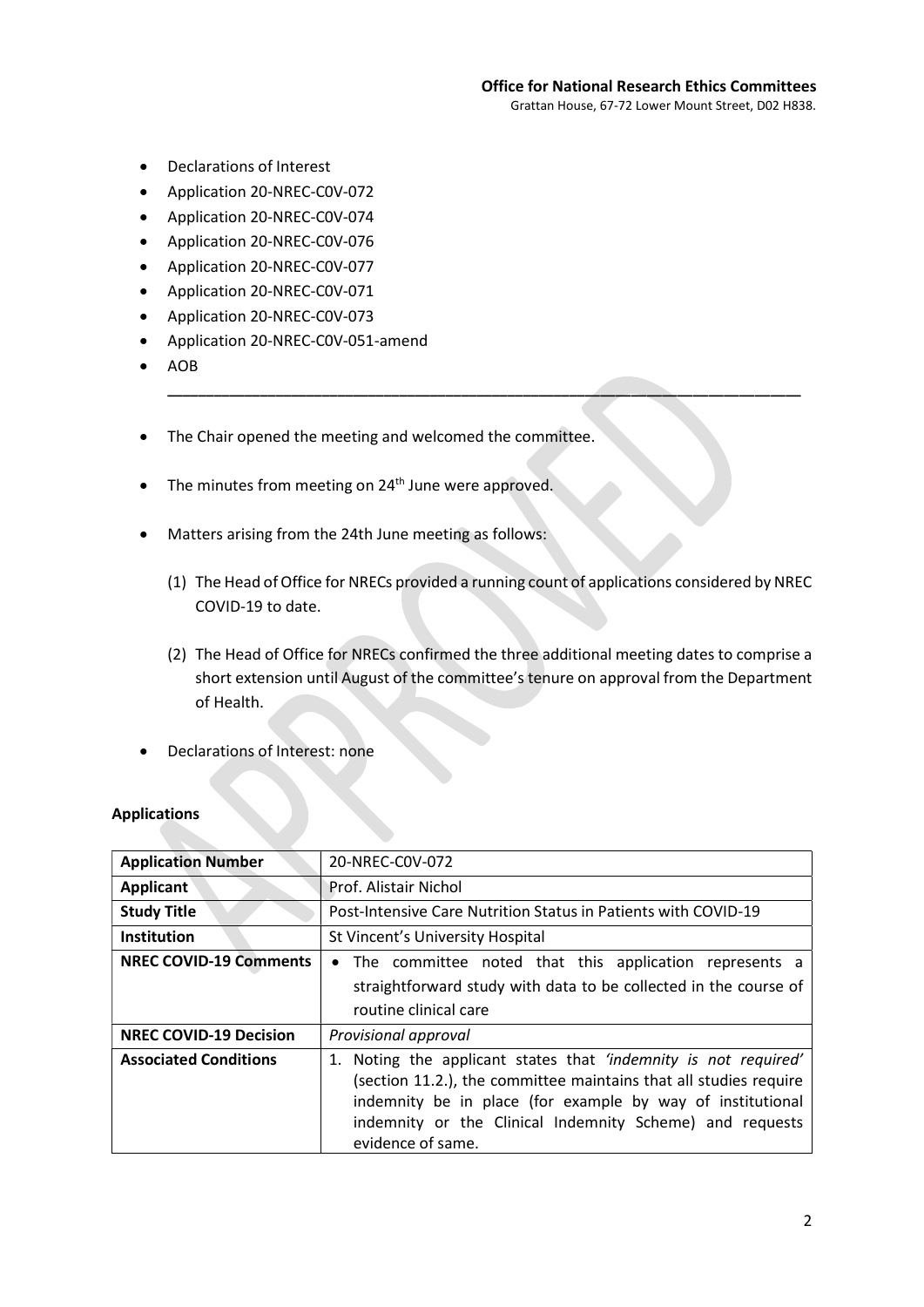| 2. The committee queries if this study and another proposed study<br>by the applicant (20-NREC-COV-074) are likely to recruit the same<br>patients, and therefore may risk double-recording of identical |
|----------------------------------------------------------------------------------------------------------------------------------------------------------------------------------------------------------|
| data?                                                                                                                                                                                                    |
| 3. The committee requests clarity on the anticipated duration of the<br>study (section 2.4).                                                                                                             |

| <b>Application Number</b>     | 20-NREC-COV-074                                                                                                                                                                                                                                                                                                                                                                                                                                                                                                                                                                                                                                                                                                                                                                                                                          |
|-------------------------------|------------------------------------------------------------------------------------------------------------------------------------------------------------------------------------------------------------------------------------------------------------------------------------------------------------------------------------------------------------------------------------------------------------------------------------------------------------------------------------------------------------------------------------------------------------------------------------------------------------------------------------------------------------------------------------------------------------------------------------------------------------------------------------------------------------------------------------------|
| <b>Applicant</b>              | Prof. Alistair Nichol                                                                                                                                                                                                                                                                                                                                                                                                                                                                                                                                                                                                                                                                                                                                                                                                                    |
| <b>Study Title</b>            | European Society Of Intensive Care Medicine COVID-19 Project<br>(UNITE-COVID)                                                                                                                                                                                                                                                                                                                                                                                                                                                                                                                                                                                                                                                                                                                                                            |
| <b>Institution</b>            | St Vincent's University Hospital                                                                                                                                                                                                                                                                                                                                                                                                                                                                                                                                                                                                                                                                                                                                                                                                         |
| <b>NREC COVID-19 Comments</b> | The committee agreed that this is an important and worthwhile<br>study that will contribute to our understanding of COVID-19 in<br>an ICU population<br>The committee noted that the study is a multicentre<br>٠                                                                                                                                                                                                                                                                                                                                                                                                                                                                                                                                                                                                                         |
|                               | international point prevalence study                                                                                                                                                                                                                                                                                                                                                                                                                                                                                                                                                                                                                                                                                                                                                                                                     |
| <b>NREC COVID-19 Decision</b> | Provisional approval                                                                                                                                                                                                                                                                                                                                                                                                                                                                                                                                                                                                                                                                                                                                                                                                                     |
| <b>Associated Conditions</b>  | 1. Noting the applicant states that 'indemnity is not required'<br>(section 11.2.), the committee maintains that all studies require<br>indemnity be in place (for example by way of institutional<br>indemnity or the Clinical Indemnity Scheme) and requests<br>evidence of same.<br>The committee queries if this study and another proposed study<br>2.<br>by the applicant (20-NREC-COV-072) are likely to recruit the same<br>patients, and therefore may risk double-recording of identical<br>data?<br>Noting the data is represented in the application as anonymised,<br>3.<br>the committee requires further clarification given<br>that<br>pseudonymised data is referenced in the protocol.<br>4. The committee notes that no sample size is proposed (section<br>3.1), and requests additional information in this regard. |
|                               | The committee queries the correctness of stating the study<br>5.<br>duration of one day (section 2.4)                                                                                                                                                                                                                                                                                                                                                                                                                                                                                                                                                                                                                                                                                                                                    |

| <b>Application Number</b>     | 20-NREC-COV-076                                                                                                                             |
|-------------------------------|---------------------------------------------------------------------------------------------------------------------------------------------|
| <b>Applicant</b>              | Dr Afshin Nasoodi                                                                                                                           |
| <b>Study Title</b>            | Evaluation of patients with COVID-19 undergoing CTPA                                                                                        |
| Institution                   | St. James's Hospital                                                                                                                        |
| <b>NREC COVID-19 Comments</b> | The committee is of the firm view that the research aims of the<br>$\bullet$<br>study cannot be achieved with the research design proposed; |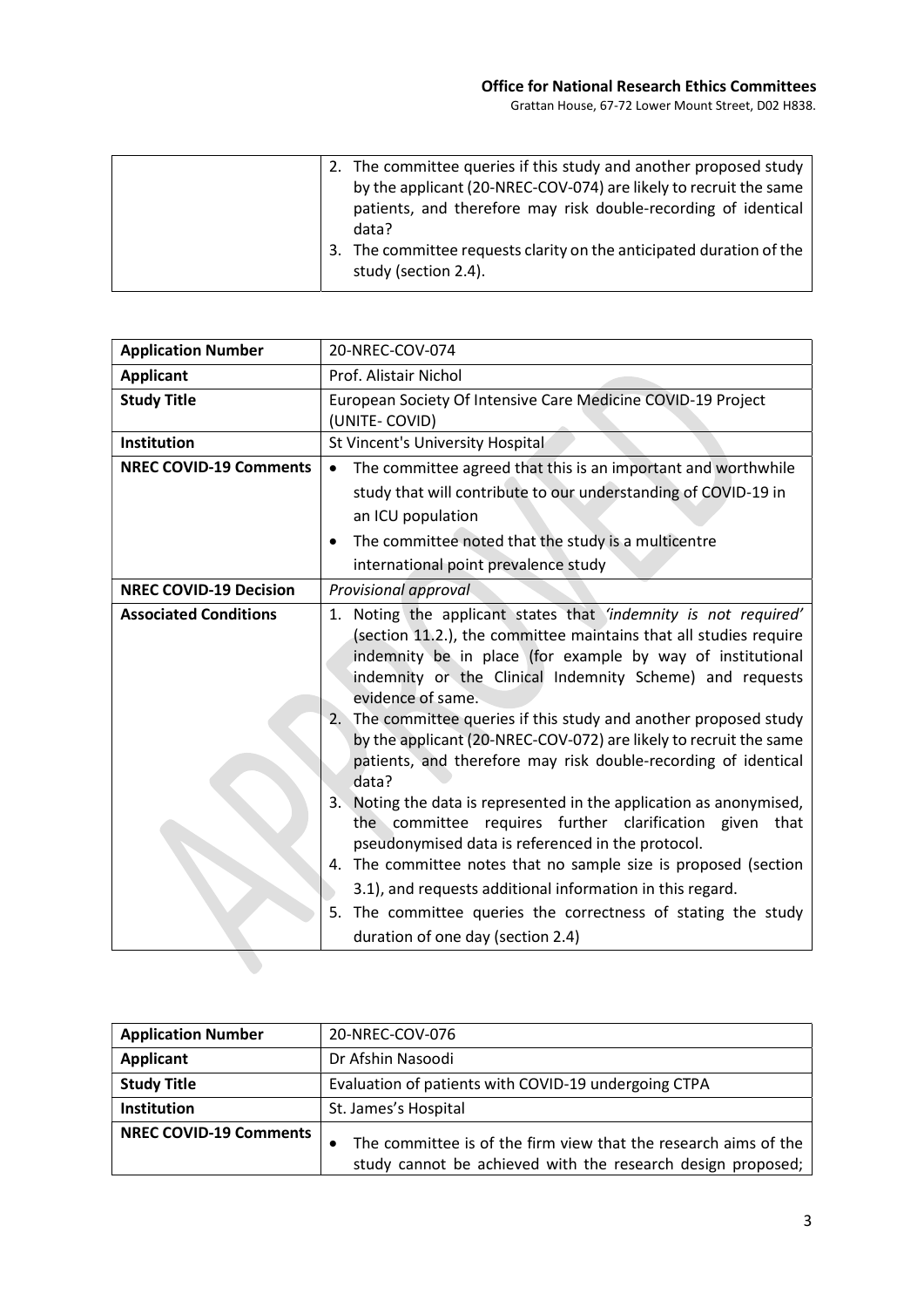|                               | specifically, Aim A, to assess if patients with COVID-19 have a<br>higher risk of developing a blood clot on the lung, is not<br>achievable without a non-COVID-19 comparator sample, and for<br>Aims B & C, some indication of the frequency of the various<br>outcomes (e.g how many had a pulmonary embolism, how many<br>were admitted to ICU and how many survived) is needed before<br>a sample size ( $n = 100$ ) can be deemed adequate to answer the<br>questions posed. |
|-------------------------------|-----------------------------------------------------------------------------------------------------------------------------------------------------------------------------------------------------------------------------------------------------------------------------------------------------------------------------------------------------------------------------------------------------------------------------------------------------------------------------------|
| <b>NREC COVID-19 Decision</b> | Approval declined                                                                                                                                                                                                                                                                                                                                                                                                                                                                 |

| <b>Application Number</b>     | 20-NREC-COV-077                                                                                                                                                                                                                                                                                                                                                                                                                                                                                                                                                                                                                                                                                                                                                                                                                                                                                                                                                                                                                                                                                                                                                                                                                                                                                                                                                                                                                                                                                                                                                                                                                                                                                                               |
|-------------------------------|-------------------------------------------------------------------------------------------------------------------------------------------------------------------------------------------------------------------------------------------------------------------------------------------------------------------------------------------------------------------------------------------------------------------------------------------------------------------------------------------------------------------------------------------------------------------------------------------------------------------------------------------------------------------------------------------------------------------------------------------------------------------------------------------------------------------------------------------------------------------------------------------------------------------------------------------------------------------------------------------------------------------------------------------------------------------------------------------------------------------------------------------------------------------------------------------------------------------------------------------------------------------------------------------------------------------------------------------------------------------------------------------------------------------------------------------------------------------------------------------------------------------------------------------------------------------------------------------------------------------------------------------------------------------------------------------------------------------------------|
| <b>Applicant</b>              | D Joan Cahill                                                                                                                                                                                                                                                                                                                                                                                                                                                                                                                                                                                                                                                                                                                                                                                                                                                                                                                                                                                                                                                                                                                                                                                                                                                                                                                                                                                                                                                                                                                                                                                                                                                                                                                 |
| <b>Study Title</b>            | PPE Safe                                                                                                                                                                                                                                                                                                                                                                                                                                                                                                                                                                                                                                                                                                                                                                                                                                                                                                                                                                                                                                                                                                                                                                                                                                                                                                                                                                                                                                                                                                                                                                                                                                                                                                                      |
| Institution                   | <b>Trinity College Dublin</b>                                                                                                                                                                                                                                                                                                                                                                                                                                                                                                                                                                                                                                                                                                                                                                                                                                                                                                                                                                                                                                                                                                                                                                                                                                                                                                                                                                                                                                                                                                                                                                                                                                                                                                 |
| <b>NREC COVID-19 Comments</b> | The committee noted the application represents quite a complex                                                                                                                                                                                                                                                                                                                                                                                                                                                                                                                                                                                                                                                                                                                                                                                                                                                                                                                                                                                                                                                                                                                                                                                                                                                                                                                                                                                                                                                                                                                                                                                                                                                                |
|                               | study looking to address training, risk management, workplace                                                                                                                                                                                                                                                                                                                                                                                                                                                                                                                                                                                                                                                                                                                                                                                                                                                                                                                                                                                                                                                                                                                                                                                                                                                                                                                                                                                                                                                                                                                                                                                                                                                                 |
|                               | stress and safety issues of healthcare workers using PPE                                                                                                                                                                                                                                                                                                                                                                                                                                                                                                                                                                                                                                                                                                                                                                                                                                                                                                                                                                                                                                                                                                                                                                                                                                                                                                                                                                                                                                                                                                                                                                                                                                                                      |
| <b>NREC COVID-19 Decision</b> | Provisional approval                                                                                                                                                                                                                                                                                                                                                                                                                                                                                                                                                                                                                                                                                                                                                                                                                                                                                                                                                                                                                                                                                                                                                                                                                                                                                                                                                                                                                                                                                                                                                                                                                                                                                                          |
| <b>Associated Conditions</b>  | 1. The application acknowledges that personal or sensitive<br>be volunteered by participants during<br>information may<br>interviews (section 2.9); the committee requests clarification on<br>what actions will occur or what information will be provided to<br>participants should they become upset while disclosing their lived<br>experience (eg, will they be advised to contact their GP /<br>Occupational Health or provided with any contact numbers for<br>support). The committee notes from the participant briefing form<br>that the researcher will have contact information to hand for<br>support groups, and requests clarity on what circumstances these<br>might be used. The committee suggests including the option to<br>contact their GP / Occupational Health service, in addition to the<br>dedicated COVID-19 HSE helpline number.<br>Regarding participant identification and recruitment (section<br>2.<br>3.3), the committee is of the view that the verbal approach by<br>CNM2 may be viewed as coercive by staff and they may not be<br>comfortable to refuse; please provide measures to mitigate this<br>or consider an alternative approach (eg hospital email inviting<br>staff participation). Given the small sample size, the committee<br>queries how the study team will ensure the sample will be<br>diversified through the different disciplines represented and<br>suggests a protocol to ensure sufficient diversification.<br>3. The committee notes that groups of other hospital staff are<br>excluded from the list eg, radiographers and radiation therapists<br>(section 3.4 and 3.5), and queries why all HCWs are not being<br>offered the opportunity to participate. |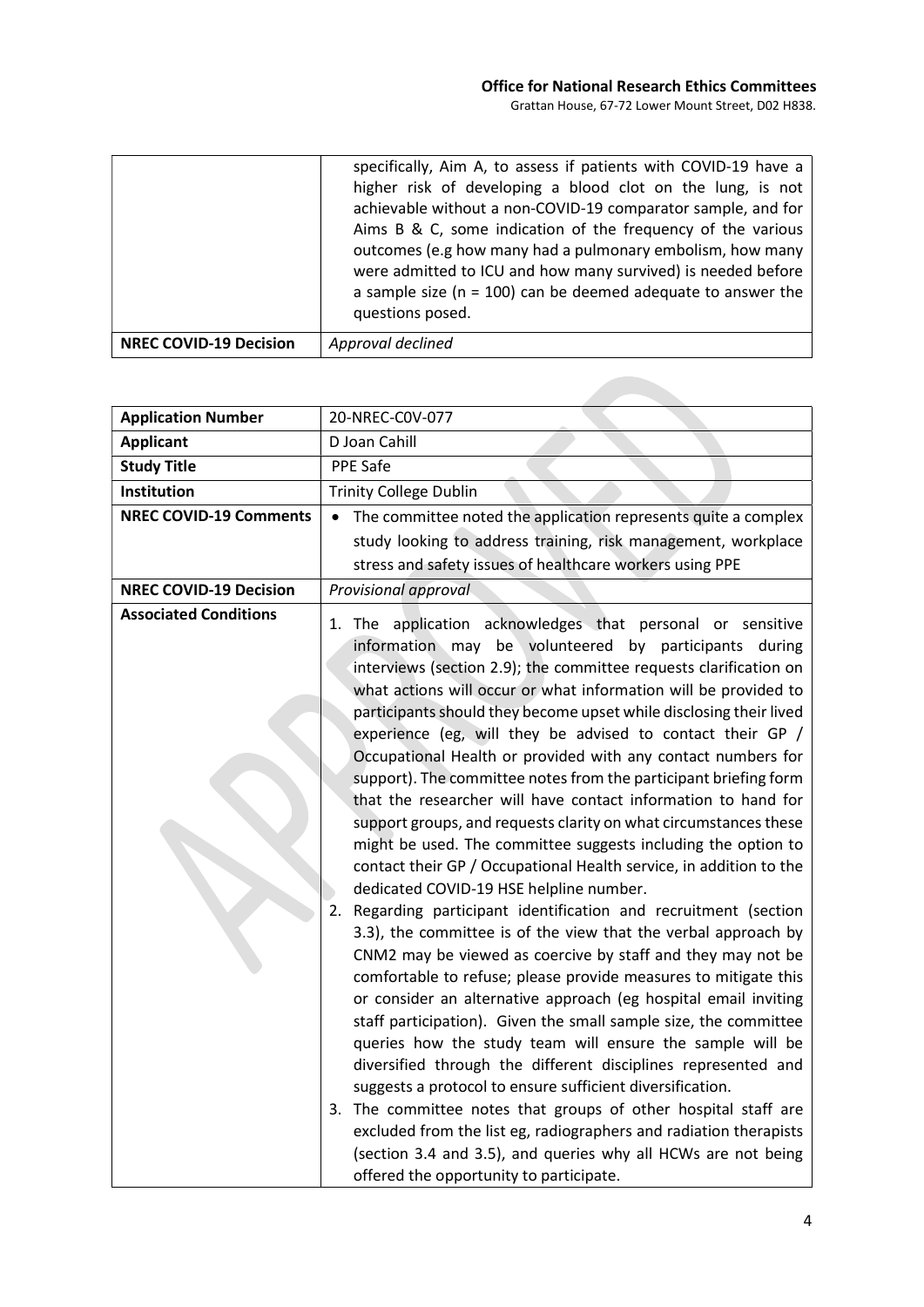|    | 4. The committee is of the view that the consent process for online                                                            |
|----|--------------------------------------------------------------------------------------------------------------------------------|
|    | applications is laborious for participants and that a JPEG is not                                                              |
|    | suitable for consent (Section 4.1.3 i); the committee suggests that                                                            |
|    | the site lead oversees and signs consent at the site with the                                                                  |
|    | participant and verbal re-affirmation is done for the online                                                                   |
|    | process prior to proceeding.                                                                                                   |
|    | 5. The committee requests the consent documentation be clearer                                                                 |
|    | and separated to identify if participants wish to opt in to all 3                                                              |
|    | stages of the study or which particular stage they're consenting                                                               |
|    | to participate in. The consent form mentions future research                                                                   |
|    | however this is not covered in any briefing documentation to                                                                   |
|    | describe what this might comprise. The committee questions the                                                                 |
|    | necessity of references to disclosure of rape / child abuse                                                                    |
|    | allegations etc given the topic being examined.                                                                                |
|    | 6. Regarding data processing and safeguards (section 9.1.1), the                                                               |
|    | committee is unclear how participants will be contacted for                                                                    |
|    | interviews online and what data will be retained. The committee                                                                |
|    | requests the consent form be amended to include participants'                                                                  |
|    | contact details for this study purpose.                                                                                        |
|    | 7. The committee is of the view that the briefing document / poster                                                            |
|    | not clear what the actual study process, requiring simplification                                                              |
|    | for participants. It requires detail on when, where, and over what                                                             |
|    | time period the interviews will take place. The information                                                                    |
|    | therein should be broken-down into what exactly is required at                                                                 |
|    | each study stage from participants, including the risk, benefits                                                               |
|    | and drawbacks per stage.                                                                                                       |
| 8. | The committee requests that the recruitment information is                                                                     |
|    | added to the briefing document and made into one clear, succinct                                                               |
|    | participant information leaflet for participants.                                                                              |
|    | 9. The committee requests an option for 'other' in the Participant                                                             |
|    | Profile Form as the "specific care/clinical context work in"                                                                   |
|    | question described may not be applicable to some participants.<br>10. The committee queries why medication and mindfulness are |
|    | focussed on in detail with Bons Secours as identified in the PPE                                                               |
|    | Safe, Research Methods and Scripts documents.                                                                                  |
|    |                                                                                                                                |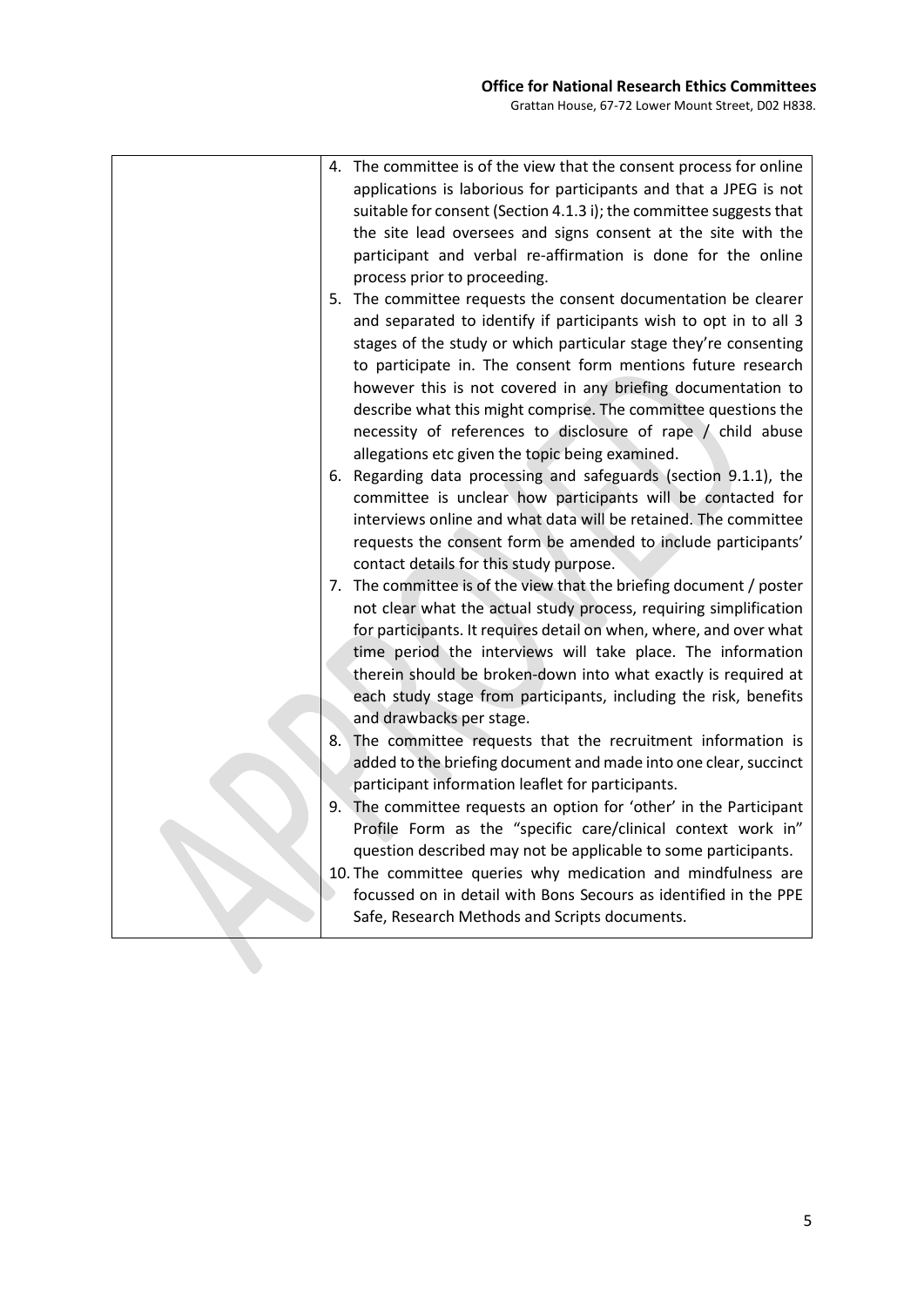### Office for National Research Ethics Committees

Grattan House, 67-72 Lower Mount Street, D02 H838.